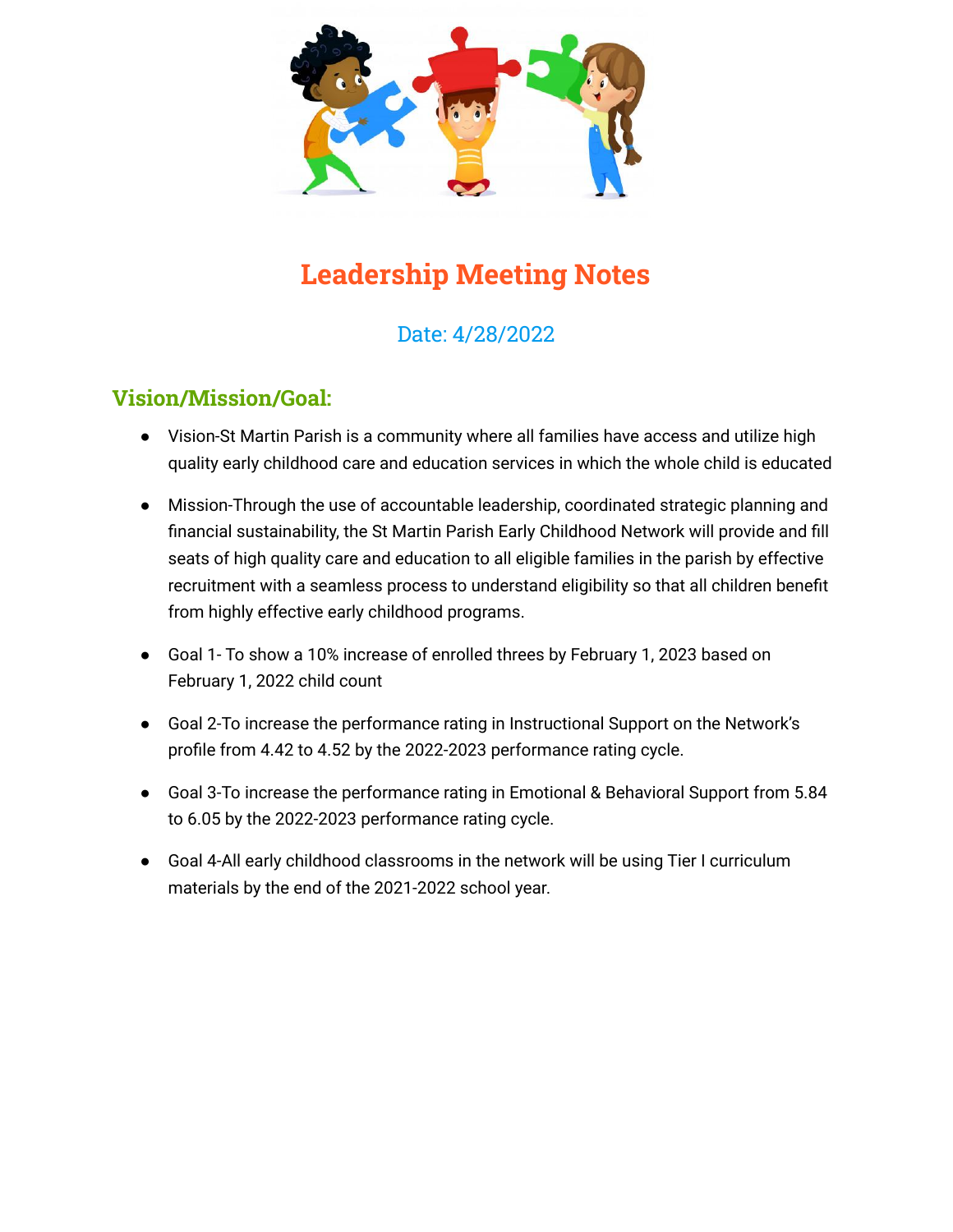### **Ready Start:**

- Blueprint updates
	- St Martin Parish Library has joined as our community partner
	- For Blueprint Goal 2, an email was sent out to members on March 28 to get suggestions for a replacement goal. We have decided to keep the goal set as is because the scores from 202-2021 are unpublished, and we are still on track to meet this goal by the 2022-2023 school year.
	- For Blueprint Goal 4, we are still waiting on confirmation of what PD was done using sign in sheets or certificates from each training teachers have attended from centers.
- **Coordinated Enrollment Advertising updates** 
	- Breaux Bridge Chamber of Commerce sent our flier out to the businesses associated with it and posted it to their Facebook page
	- St Martin Parish library and other members of our coalition received push card fliers to hand out while they are in the community
	- We have added yard signs, and updated bus magnets to promote our network
	- $\circ$  We are still looking into billboards as a means of advertisement for our network
	- $\circ$  Currently working with townsquare media to advertise by radio for the Network during May and July
- April meeting
	- Our main focus was language and early literacy. We shared research with our members as well as what we are currently doing to promote it in our network
		- Some of our centers are using an interactive calendar to promote positive, intentional interactions with children and their parents
	- We discussed the idea of putting "LIttle Free Libraries" at center locations in our network. We are still in the planning stage for this, and we will update you as things progress
- Next RSN meeting will be held in June
- Miss Nicole spoke about the Ready Start Network application that St Martin Parish is submitting to the LDOE
- If there any concerns or questions, contact Miss Shandi Tyler at shandi\_tyler@saintmartinschools.org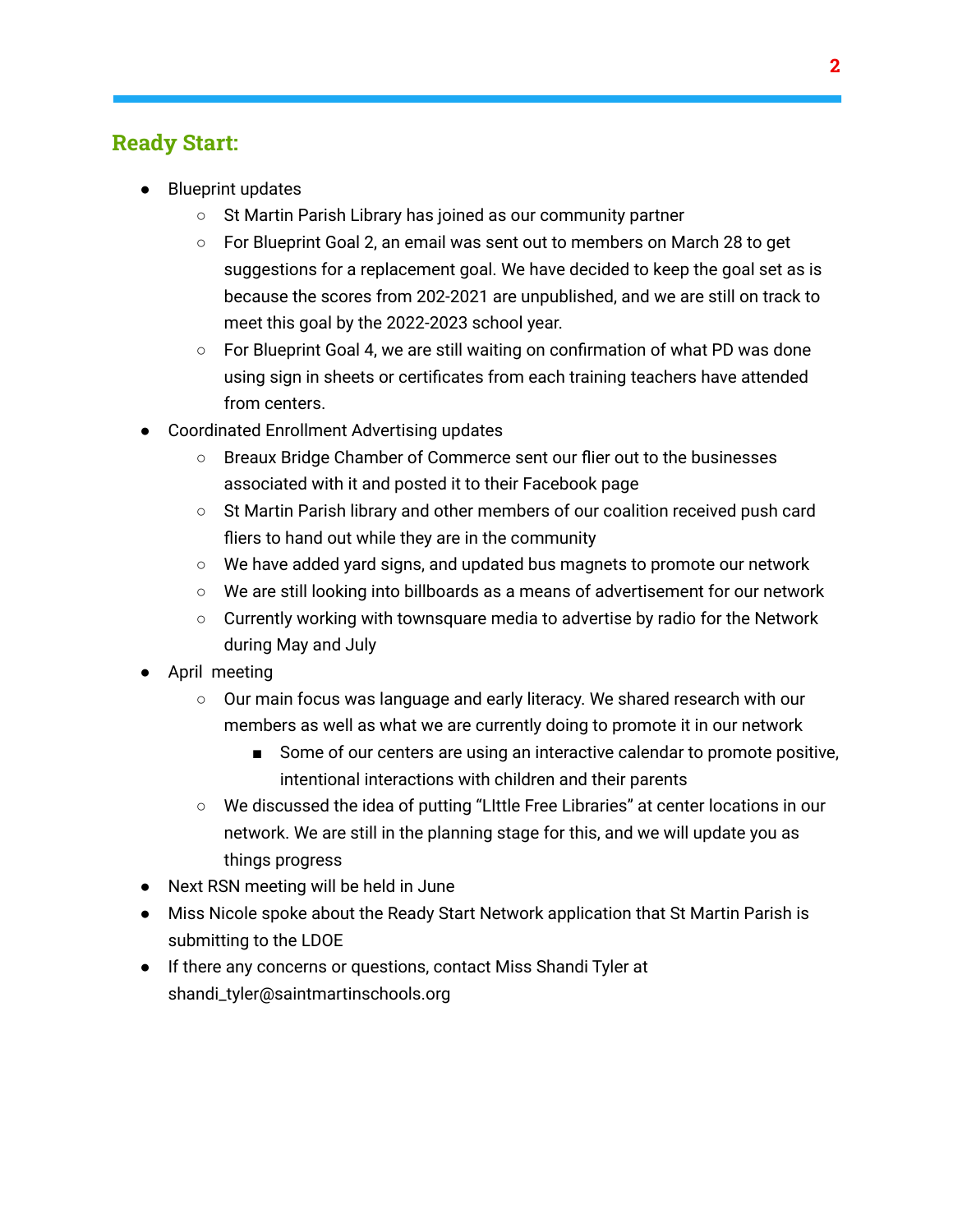## **LDOE Information:**

- Early Childhood State Conference for Child Care Providers and Teachers
	- July 22-July 24
	- New Orleans
	- Audience for this conference will be child care owners, directors, teachers, and families
	- Registration is now open
	- More information can be found on the [Powering](https://www.louisianabelieves.com/early-childhood-conference-2022) Up webpage
- Decrease in Two-Year-Old Child to Staff Ratio for All Center Types
	- Effective July 1, 2022, the child to staff ratio for two-year-olds will decrease from 11:1 to 10:1

### **Referral Documentation Form:**

- Program Partner designees are asked to fill out the Referral System Documentation Form by the second Wednesday of every month
- Use numbers from the previous month (ex. When filling out the form in March, use February numbers
- A "waitlist" question has been added (per age group)
	- To collaborate even better with our program partners according to Bulletin 140 requirements and to be prepared when LDOE asks about the waitlist in our Network
	- $\circ$  Please provide the number of children on a waitlist, per age group that are not enrolled but want to enroll
- Open Seats form will be emailed to all program partners shortly after second Wednesday of every month
	- $\circ$  Purpose is to inform parents of any available seats in our Network in the event a center/school is full or they do not have that age group at their school/center and can refer parents to those centers/schools that may